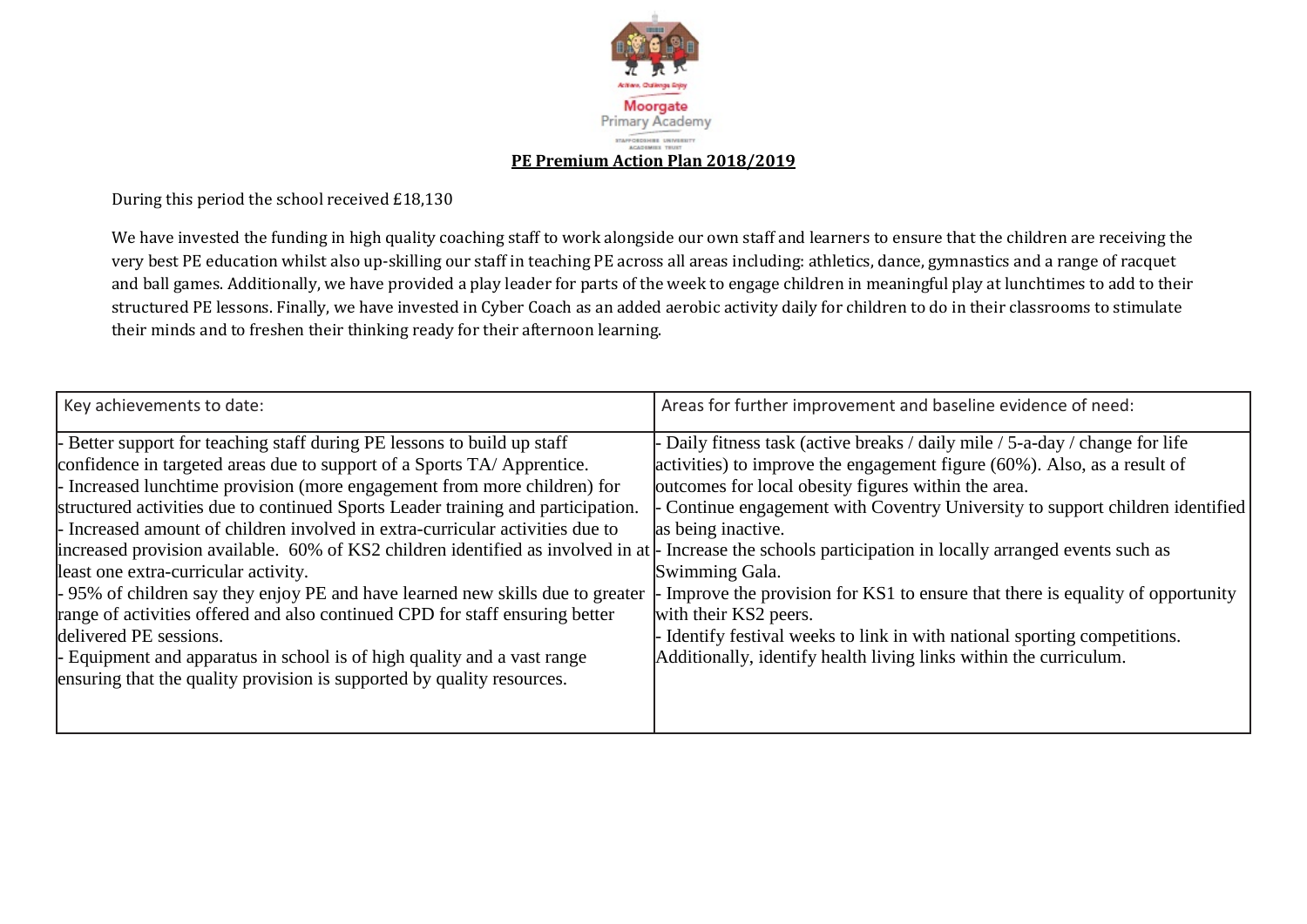

| Meeting national curriculum requirements for swimming and water safety                                                                                                                                                                         | Please complete all of the below: |
|------------------------------------------------------------------------------------------------------------------------------------------------------------------------------------------------------------------------------------------------|-----------------------------------|
| What percentage of your current Year 6 cohort swim competently, confidently and proficiently over a<br>distance of at least 25 metres?<br>N.B. Even though your children may swim in another year please report on their attainment on leaving | 60%                               |
| primary school.                                                                                                                                                                                                                                |                                   |
| What percentage of your current Year 6 cohort use a range of strokes effectively [for example, front crawl,<br>backstroke and breaststroke]?                                                                                                   | 55%                               |
| What percentage of your current Year 6 cohort perform safe self-rescue in different water-based situations? 31%                                                                                                                                |                                   |
| Schools can choose to use the Primary PE and Sport Premium to provide additional provision for swimming<br>but this must be for activity over and above the national curriculum requirements. Have you used it in this<br>way?                 | Yes                               |

| Area for<br>development                                                                                               | Actions                                                                                                   | Success Criteria /<br>criteria met from<br><b>DFE</b>                                                                | Who/When                | Monitoring                                                                          | Cost from funding<br>allocation |
|-----------------------------------------------------------------------------------------------------------------------|-----------------------------------------------------------------------------------------------------------|----------------------------------------------------------------------------------------------------------------------|-------------------------|-------------------------------------------------------------------------------------|---------------------------------|
| Up skill teaching<br>staff in their<br>ability to deliver<br>high quality PE<br>lessons in<br>Gymnastics and<br>Dance | 1.provide existing<br>staff with a PE<br>scheme to help<br>them teach PE<br>and sport more<br>effectively | provide existing<br>staff with<br>training or<br>resources to<br>help them teach<br>PE and sport<br>more effectively | DM (Sept<br>1.<br>2018) | Part of<br>monitoring<br>schedule for<br>use of PE<br>planning<br>(Spring)<br>2019) | 1.£395<br>2 £6410               |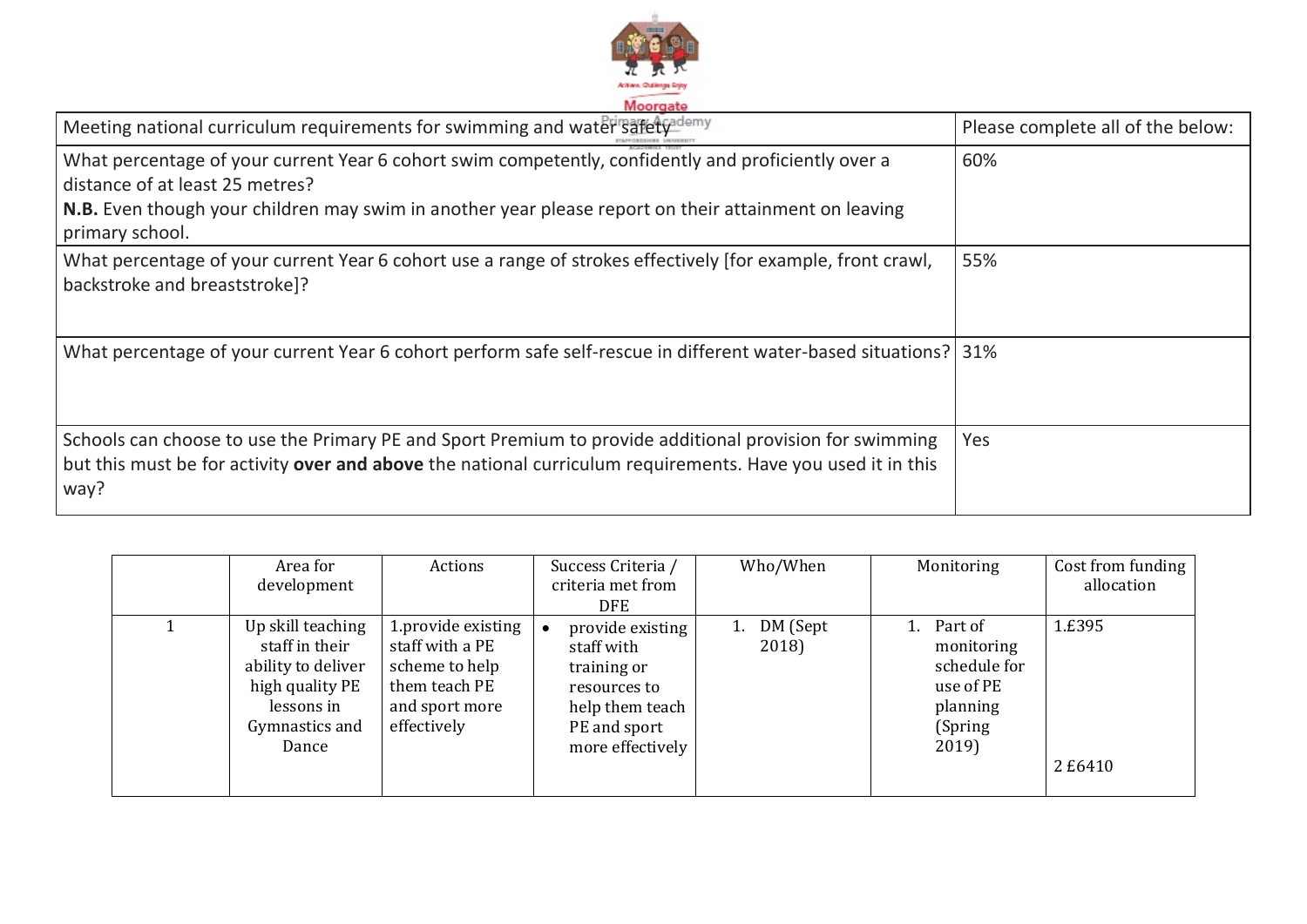

| Moorgate       |                    |                     |                       |               |                      |                         |          |  |
|----------------|--------------------|---------------------|-----------------------|---------------|----------------------|-------------------------|----------|--|
|                |                    | 2.buy in a sports   | <b>Primary Acader</b> | nv<br>2.      | JW (Sept             | 2. Termly               |          |  |
|                |                    | coach to work       | TAPPOSDOHIS UNIVERS   |               | 2018)                | meeting with            |          |  |
|                |                    | alongside staff     |                       |               |                      | Aspire to               |          |  |
|                |                    | and improve their   |                       |               |                      | review                  |          |  |
|                |                    | own ability to      |                       |               |                      | provision               |          |  |
|                |                    | deliver high        |                       |               |                      | (DM)                    |          |  |
|                |                    | quality gym and     |                       |               |                      |                         |          |  |
|                |                    | dance sessions      |                       |               |                      |                         |          |  |
| $\overline{2}$ | Improve the        | 1. Audit of current | •provide existing     |               | 1. JE (Autumn        | 1. Audit to include     | £457.32  |  |
|                | quality of         | PE resources and    | staff with training   |               | 2017)                | condition report and    |          |  |
|                | resources to       | assess the ability  | or resources to help  |               |                      | ability to successfully |          |  |
|                | impact on high     | to currently        | them teach PE and     |               |                      | carry out the PE        |          |  |
|                | quality PE lessons | deliver the full PE | sport more            |               |                      | curriculum.             |          |  |
|                |                    | curriculum.         | effectively           |               |                      |                         |          |  |
|                |                    |                     |                       | 2.            | When                 | 2. Part of monitoring   |          |  |
|                |                    |                     | •introduce new        |               | required             | schedule                |          |  |
|                |                    |                     | sports or activities  |               |                      |                         |          |  |
|                |                    | 2. Liaise with      | and encourage         |               |                      |                         |          |  |
|                |                    | Sports Coach        | more pupils to take   |               |                      |                         |          |  |
|                |                    | company /MAT        | up sport              |               |                      |                         |          |  |
|                |                    | PE staff in making  |                       |               |                      |                         |          |  |
|                |                    | purchase            |                       |               |                      |                         |          |  |
|                |                    | decisions.          |                       |               |                      |                         |          |  |
|                |                    |                     |                       |               |                      | 3. Record of meetings   |          |  |
|                |                    | 3. Sports           |                       |               | 3. Termly meeting    | held and audit of       |          |  |
|                |                    | Apprentice to       |                       | with aspire   |                      | resources.              | £6957,41 |  |
|                |                    | support P.E         |                       |               |                      |                         |          |  |
|                |                    | lessons and help    |                       |               |                      |                         |          |  |
|                |                    | with looking after  |                       |               |                      |                         |          |  |
|                |                    | resources           |                       |               |                      |                         |          |  |
| 3              | Improve the        | Launch Marathon     | •provide existing     |               | Purchase of starter  | 1&2. Feedback from      |          |  |
|                | provision of PE by | Kids.               | staff/SA with         | kit to ensure |                      | children and staff on   | £457.32  |  |
|                | purchasing new     |                     | training or           |               | successful launch of | usefulness and          |          |  |
|                |                    |                     | resources to help     |               | 'Marathon Kids'.     | accessibility.          |          |  |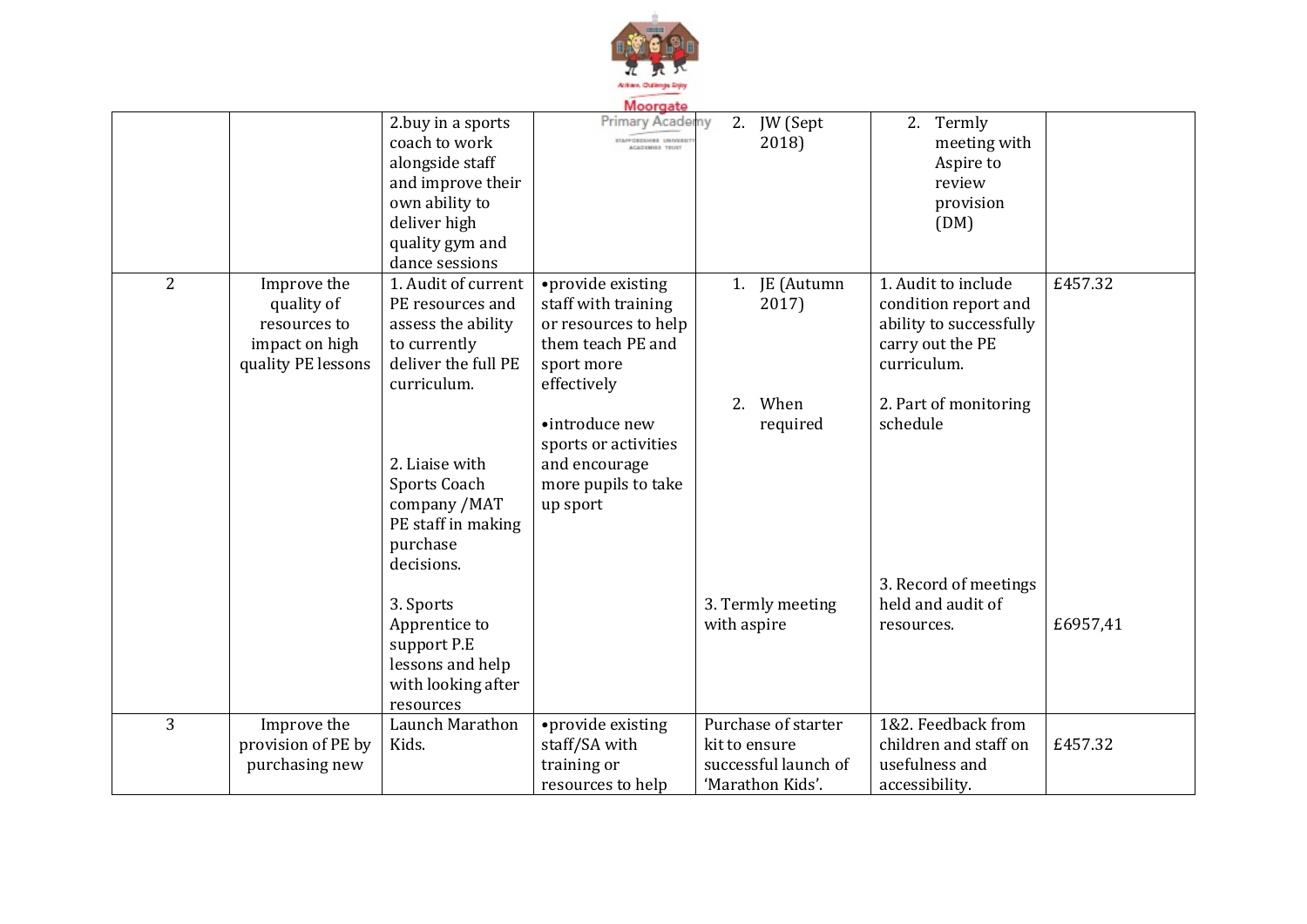

|                                                |                          | Launch Assembly-   | Moorgate<br>them teach PE and demy |                    |                      |                                        |
|------------------------------------------------|--------------------------|--------------------|------------------------------------|--------------------|----------------------|----------------------------------------|
|                                                | sports and               |                    |                                    |                    |                      |                                        |
|                                                | activities               | then incorporate   | sport more ANDREW THE              |                    |                      | $(MK)$ : Approx £50<br>with some small |
|                                                |                          | as part of weekly  | effectively                        |                    |                      |                                        |
|                                                |                          | outdoor P.E        | •introduce new                     |                    |                      | ongoing costs.                         |
|                                                |                          | lesson.            | sports or activities               |                    |                      |                                        |
|                                                |                          |                    | and encourage                      |                    |                      |                                        |
|                                                |                          |                    | more pupils to take                |                    |                      |                                        |
|                                                |                          |                    | up sport                           |                    |                      |                                        |
|                                                |                          |                    | •support and                       |                    |                      |                                        |
|                                                |                          |                    | involve the least                  |                    |                      |                                        |
|                                                |                          |                    | active children                    |                    |                      |                                        |
| 4                                              | <b>Improving Wider</b>   | 1. Involvement in  | •introduce new                     | 1. Continued       | 1. attendance at HT  | £100 annual                            |
|                                                | sports                   | the Tamworth       | sports or activities               | Involvement (DM)   | Consortium meetings  | subscription                           |
|                                                | partnerships             | schools sports     | and encourage                      |                    | and follow up        |                                        |
|                                                |                          | partnership        | more pupils to take                | 2. Continued       | meetings             |                                        |
|                                                |                          |                    | up sport                           | Involvement (DM)   |                      |                                        |
|                                                |                          | 2. Monitoring of   | •support and                       |                    | 2. use of website to |                                        |
|                                                |                          | website for access | involve the least                  |                    | actively engage more |                                        |
|                                                |                          | to competitive     | active children                    |                    | children in          |                                        |
|                                                |                          | events locally     |                                    |                    | competitive sports.  |                                        |
| 5                                              | increase pupils'         | 1.Purchase of a    | increase pupils'<br>$\bullet$      | Termly audit<br>1. | Review<br>1.         | £5,257.68 per                          |
|                                                | participation in         | school minibus to  | participation in                   | of                 | participation        | annum                                  |
|                                                | the School Games         | transport children | the School                         | competitions       | numbers in           |                                        |
|                                                | run sports               | to inter school    | Games                              | entered            | comparison           |                                        |
|                                                | activities with          | sports             | run sports                         | $($ JW/DM $)$      | to previous          |                                        |
|                                                | other schools.           | tournaments and    | activities with                    |                    | academic             |                                        |
|                                                |                          | swimming lessons   | other schools                      |                    | year                 |                                        |
|                                                | <b>Sports Apprentice</b> | 2. Constantly      |                                    |                    | 2.<br>Aim for        |                                        |
|                                                | to run in-school         | updating Hall      |                                    |                    | higher               |                                        |
|                                                | events (house            | display board to   |                                    |                    | participation        |                                        |
|                                                | events).                 | motivate and       |                                    |                    | from PP              |                                        |
|                                                |                          | inform children.   |                                    |                    | children.            |                                        |
| <b>Follow up from previous year-Next steps</b> |                          |                    |                                    |                    |                      |                                        |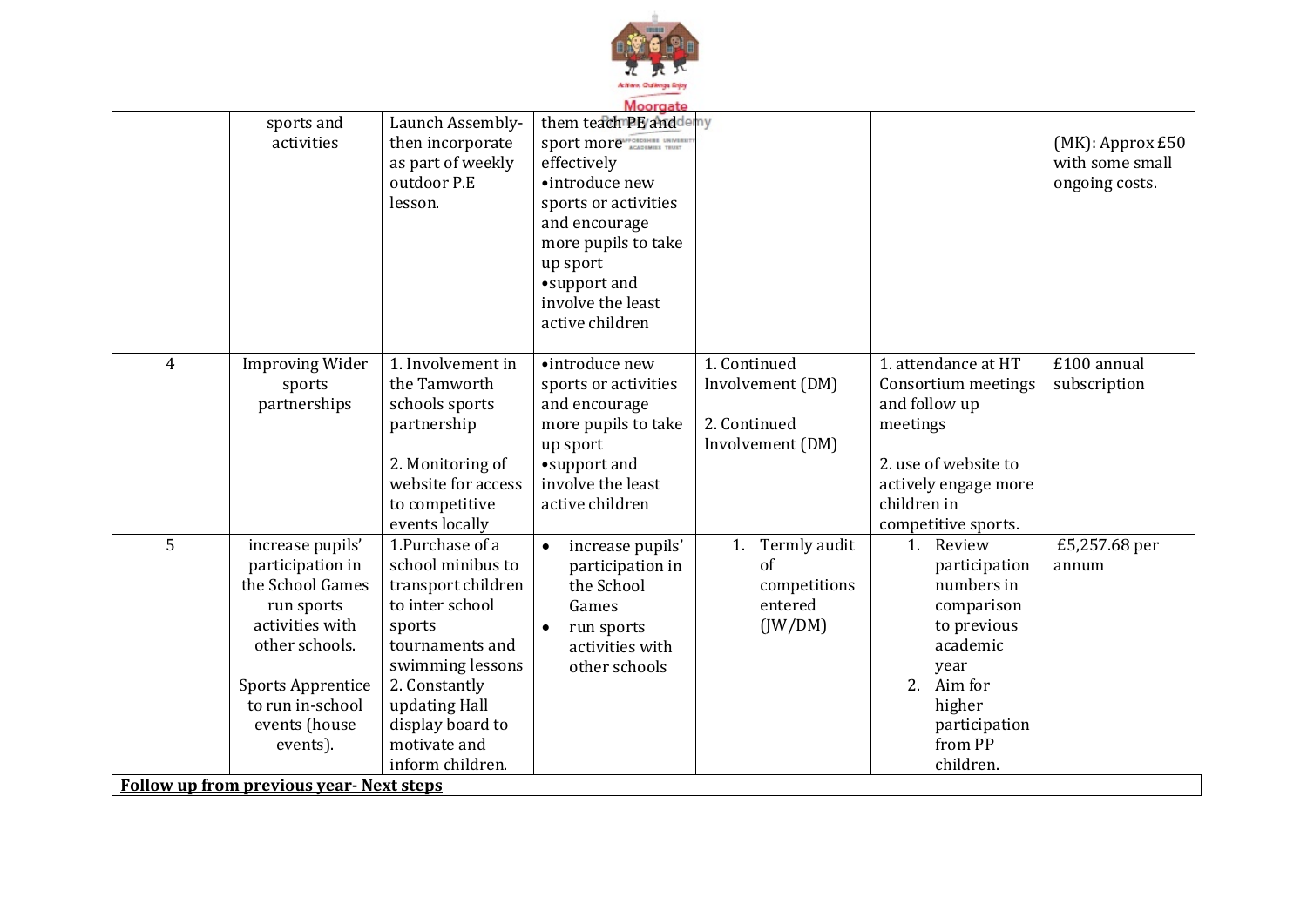

#### Primary Academy

- Assessment DM to share the assessment tool on the PE planning site This is for children to complete and has been trialled in Y3/4
- Sports Coach With four new members of staff for 2018/2019 the sports coach will continue to work alongside staff and improve their own ability to deliver high quality PE and Games sessions.
- Resources DM to request yearly overview from each phase and audit current resources to ensure that we have the equipment to deliver the PE curriculum. (Taking place through July 2019 to resource for September 2019). DM has met with Aspire Sports Coach who has said we are generally well resourced for P.E ('better than many schools') for ideas to up level resources for 2019/20.

Impact Statements 2018/19:

1. PE Planning Scheme - All staff continue to use the PE planning scheme and associated resources. Staff are generally happy with the scheme (discussions/ questionnaire)- 'Nice activities given and clear structure', 'Very accessible with clear outcomes' 'Gives differentiated alternatives' 'Clear progression through the six weeks of a unit'.

Sports Coach – This year we had a different Sports Coach who has worked alongside 10 Classes over the course of 3 terms with a main focus on gymnastics and dance. Evaluation from staff after 2 terms was not particularly positive with some important issues linked to attitude and professionalism passed onto the partner company. In the Summer Term the coach was asked to work for just afternoons and there were much better outcomes, with staff happy with how the lessons were planned and organised.

New gymnastics resources (large mats/ benches) were purchased last summer. Also top-up on smaller resources such as tennis balls/rugby balls/coloured bibs.

A further audit is to be carried out in August 2019 – with resources ordered as appropriate for the new school year. Training was offered to staff in Dance. (no take-up)

Sports Apprentice – This year we appointed a Sports Apprentice who worked in school for 4 days a week (50% time working in classrooms as an LSA and 50% of time supporting P.E. For the  $5<sup>th</sup>$  day the apprentice was training with Aspire. The apprentice contributed quite well to support in P.E lessons.

DM has met with Sports Coach who has said we are generally well resourced for P.E ('better than many schools') for ideas to up level resources for 2019/20.

3. Range of Sports – A wider range of lunchtime and after school clubs have been offered this year: Athletics, Area Sports, Cross Country, Futsal Multi-Sports, Football, Handball, Dance and Gymnastics.

Gymnastics was offered by Aspire Sports as an after-school club across the school on Tuesdays.

Athletics was provided by an outside agency as a paid club on Mondays.

Lunchtime football continued for KS2 on Wednesday lunchtimes.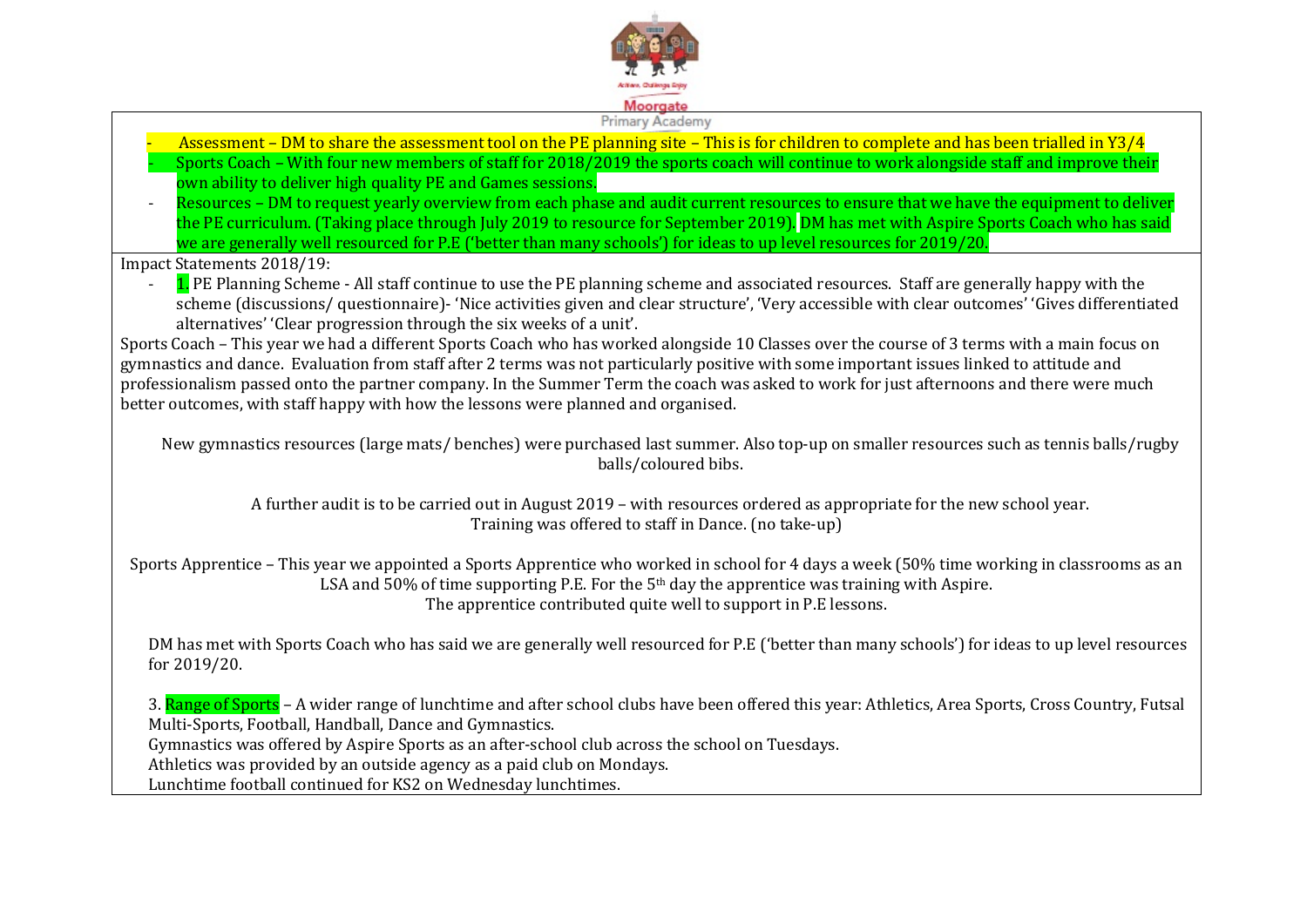

Handball after school club was offered on a Wednesday in the Summer Term for Year 5/6. Athletics after school club took place on Wednesdays for KS2 in Summer Term.

4.Next year it is anticipated to further expand lunchtime and after school provision. Aiming to make closer links with TFC, TRC, THC and TCC with the intention of them providing coaching opportunities. Some staff have expressed that they are willing to offer new after-school clubs over a half-term period (staff questionnaire).

DM regularly monitors the website to identify any further opportunities for coaching/ tournaments.

Upon meeting with Jim Tipper (Local Sports Co-ordinator) he informed me that our take-up for after school sports provision is well over what would be expected but this could still be better. Pupil voice suggests that about 60% of KS2 children have taken part in at least one activity. Year 6 were trained as Sports Leaders and have done an excellent job helping to run lunchtime play. It is proposed that this will continue next year.

5. We have started running house events in the Summer Term (football) to further promote the teams children represent at Sports Day. Next year it is proposed to run these activities through the School year **This is an area we could improve on.**

The minibus has been regularly used to transport children to sports events. This year we have taken part in over 50% more events than the previous year. The Hall display board has been introduced to show key dates for events, photographs of teams and results of tournaments.

Pupil Participation – approx. 60% of KS2 pupils have taken part in a lunchtime or after-school club or activity. See further details in pupil survey. The pupil survey can be an important tool to help us plan provision for next academic year. This academic year children have attended boy's football, girls football, cricket, athletics clubs. We are actively looking to get more children involved. One tournament we could have entered was Multi-sports which was specifically designed for children who don't usually take part in Sports Events- however we were unable to attend due to

#### another event.

### **This is an area we could improve on.**

Targets for 2019/20: Purchase new scheme and training for Dance. Bring in a daily fitness session for children. Use more outside coaches to provide quality coaching. More staff to be involved with providing lunchtime/after-school provision. Continue to build up numbers of children taking part in a **wider** range of activities. (see pupil survey) Improve lunchtime/ after-school take-up to **75%**. Look at P.E extra-curricular activities for KS1. Continue to develop sports-leaders program for lunchtime play. Celebration festival to tie in with either Rugby World Cup (Autumn Term) or Football World Cup (Summer Term).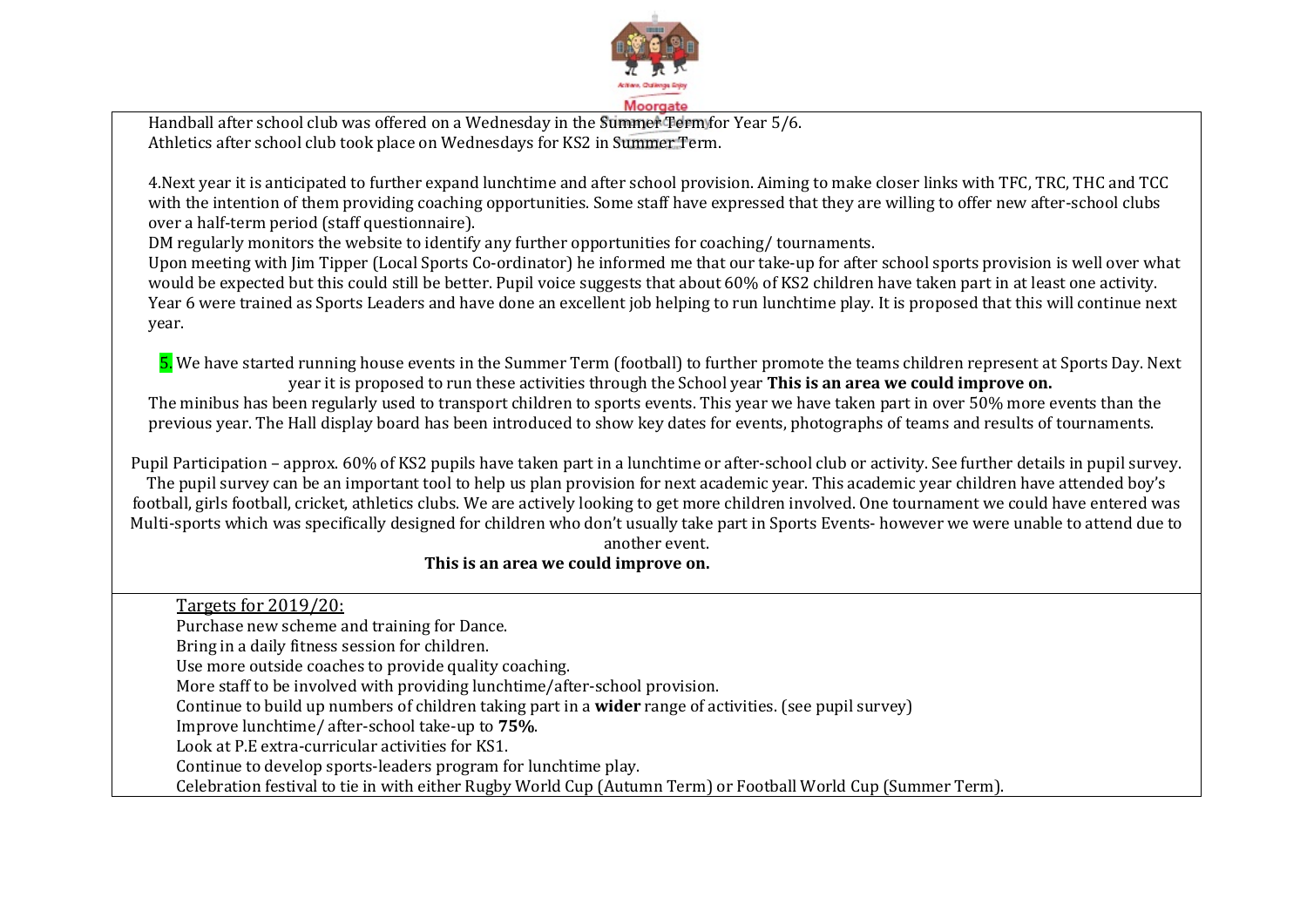

### Headlines from Pupil Voice audit

## 119 surveys returned from KS2 children

95% of pupils enjoy P.E lessons.

**'I enjoy P.E because I love all sports'**

**'I feel confident because I am normally good at it'**

**'You get to try new activities and sports'**

98% of children feel confident in P.E lessons.

**'I sometimes don't feel confident because I get embarrassed'**

**'I am confident because I know I can do well in P.E'**

59.6% of KS2 children have taken part in a lunchtime or after-school club this year.

Among the sports children said they would like to try that we don't currently offer are:

Badminton (most popular), boxing, fencing, taekwondo, Archery, Netball, Tennis, Volleyball, swimming gala.